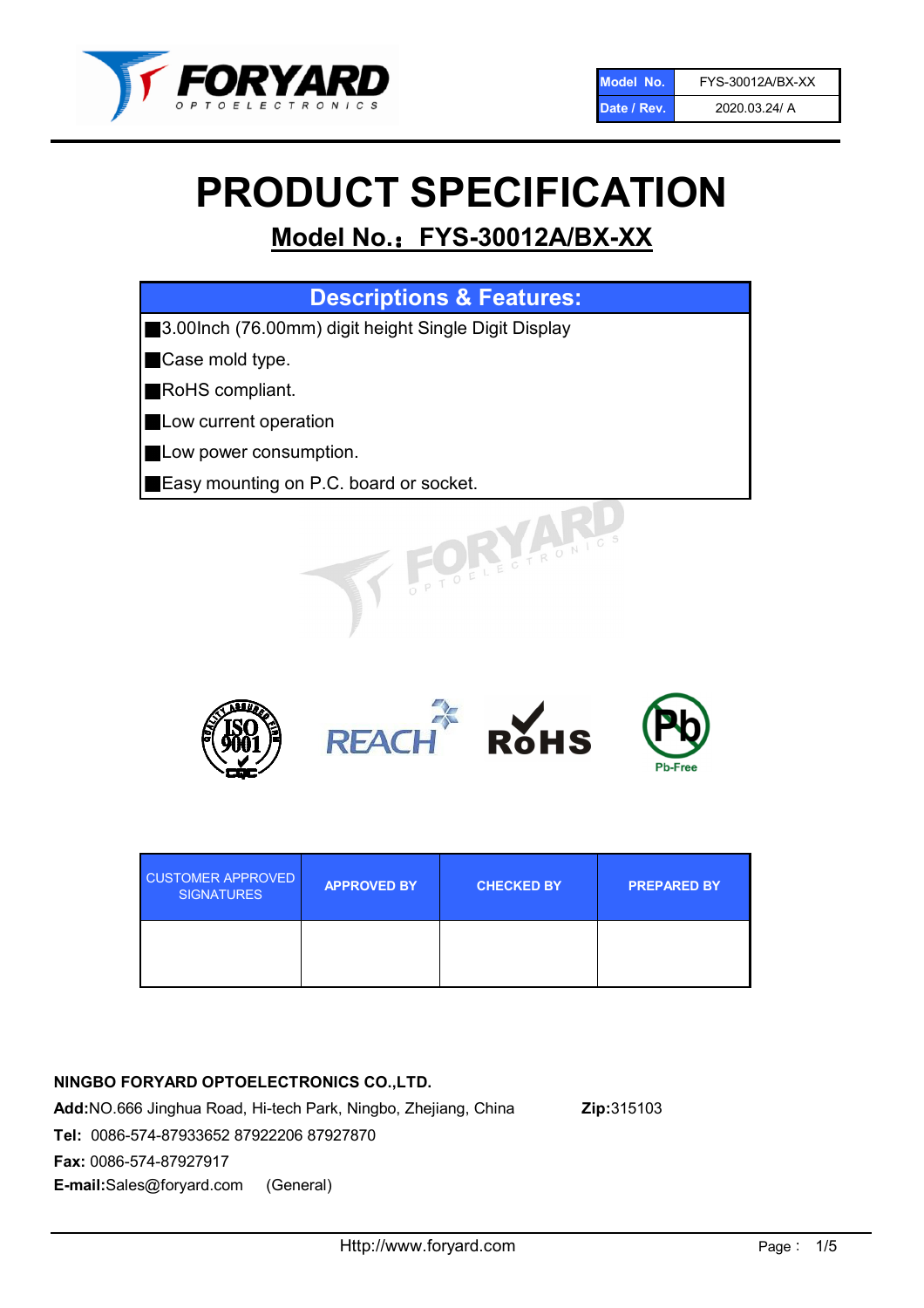

| Model No.   | FYS-30012A/BX-XX |
|-------------|------------------|
| Date / Rev. | 2020.03.24/ A    |

# Model No.: FYS-30012A/BX-XX

# ■ -XX: REF Surface / Epoxy color

| Color<br><b>Number</b>      |                |                                                   |               |                |
|-----------------------------|----------------|---------------------------------------------------|---------------|----------------|
| REF Surface Color   O White |                | $\circ$ Black $\circ$ Gray                        | $\circ$ Red   | IO Green       |
| Epoxy Color                 | I⊖ Water Clear | $\mathbin{\varcap}$ White $\mathbin{\varcap}$ Red | $\circ$ Green | $\circ$ Yellow |

### ■ Mechanical Dimensions



#### Notes:

- 1. All pins are Φ0.80[.031]mm
- 2. Dimension in millimeter [inch], tolerance is ±0.25 [.010] and angle is ±1° unless otherwise noted.
- 3. Bending≤Length\*1%.
- 4.The specifications,characteristics and technical data described in the datasheet are subject to change without prior notice.
- 5.The drawing is different from the actual one, please refer to the sample.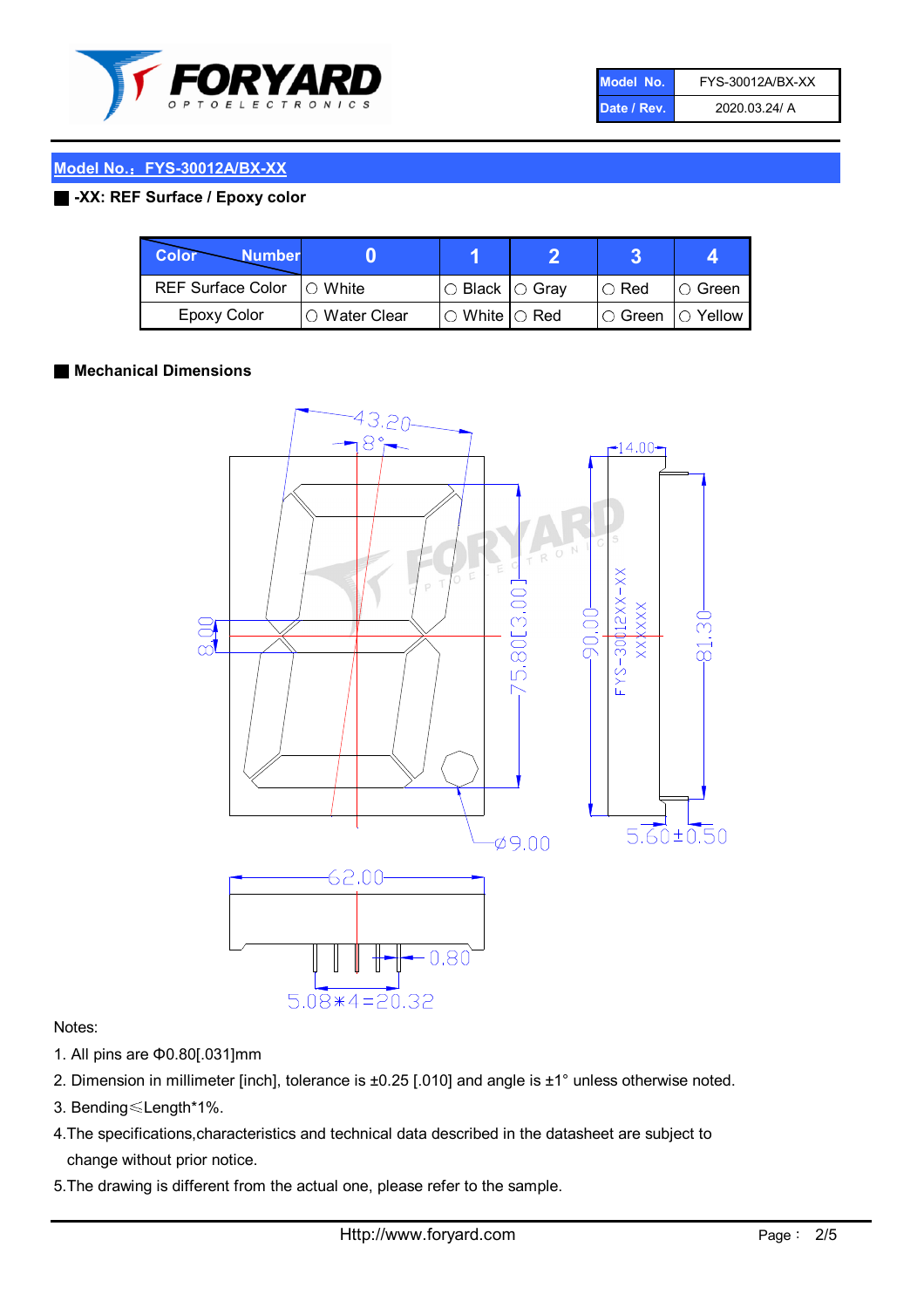

| Model No.   | FYS-30012A/BX-XX |
|-------------|------------------|
| Date / Rev. | 2020.03.24/ A    |

# Model No.: FYS-30012A/BX-XX

# ■ All Light On Segments Feature & Pin Position

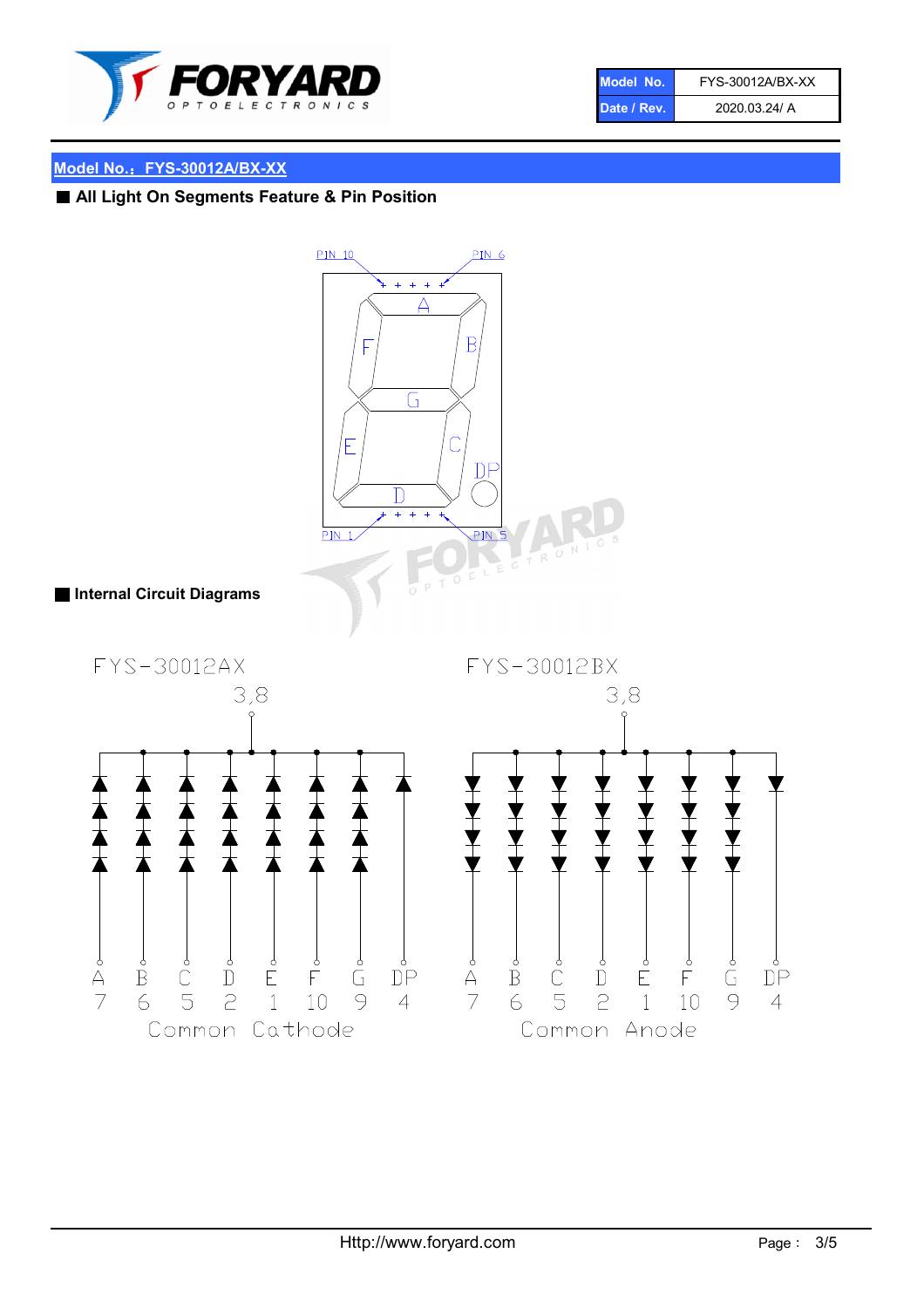

| Model No.   | FYS-30012A/BX-XX |
|-------------|------------------|
| Date / Rev. | 2020.03.24/ A    |

(Ta=25℃)

# Model No.: FYS-30012A/BX-XX

|  | Absolute maximum ratings |  |
|--|--------------------------|--|
|  |                          |  |

| <b>psolute maximum ratings</b> |                  |                                        |              |            | (Ta=25℃)     |
|--------------------------------|------------------|----------------------------------------|--------------|------------|--------------|
|                                |                  | <b>Test Condition</b><br><b>Symbol</b> | <b>Value</b> |            |              |
|                                | <b>Parameter</b> |                                        | <b>Min</b>   | <b>Max</b> | <b>Unit</b>  |
| Reverse Voltage                | VR               | $IR = 30$                              | 5            |            | V            |
| <b>Forward Current</b>         | IF               |                                        |              | 30         | mA           |
| Power Dissipation              | Pd               |                                        |              | 100        | mW           |
| <b>Pulse Current</b>           | Ipeak            | Duty=0.1mS,1KHz                        |              | 150        | mA           |
| <b>Operating Temperature</b>   | Topr             |                                        | $-40$        | $+85$      | $^{\circ}$ C |
| Storage Temperature            | Tstr             |                                        | -40          | $+85$      | $^{\circ}$ C |

#### ■ Electrical-Optical Characteristics

#### ● Color Code & Chip Characteristics:(Test Condition:IF=10mA)

Typ Max S | Hi $\textsf{Red}$  | AlGaInP | 660nm LE 20nm | 2.00 | 2.50 D | Super Red | AIGaAs/DH | 650nm | 20nm | 2.00 | 2.50 E | Orange | GaAsP | 625nm | 35nm | 2.00 | 2.50 A | Amber | GaAsP | 610nm | 35nm | 2.00 | 2.50 Y | Yellow | GaAsP | 590nm | 35nm | 2.00 | 2.50 G Yellow Green AIGaInP | 570nm | 10nm | 2.00 | 2.50 3.00 3.80 3.00 3.80 W | White | InGaN/GaN | X=0.29,Y=0.30 |CCT:9500K| 3.00 | 3.80 UHR Ultra Hi Red | AlGaInP | 640nm | 20nm | 2.00 | 2.50 UR | Ultra Red | AlGaInP | 635nm | 20nm | 2.00 | 2.50 UE Ultra Orange | AIGaInP | 625nm | 20nm | 2.00 | 2.50 UA Ultra Amber | AIGaInP | 610nm | 20nm | 2.00 | 2.50  $UV$  Ultra Yellow  $\vert$  AlGaInP  $\vert$  590nm  $\vert$  20nm  $\vert$  2.00  $\vert$  2.50  $\text{UG}$  Ultra Yellow Green | AIGaInP | 570nm | 30nm | 2.00 | 2.50 PG Pure Green | InGaN | 520nm | 36nm | 3.00 | 3.80 30nm 3.00 3.80 30nm 3.00 3.80 UW |Ultra White | InGaN/GaN | X=0.29,Y=0.30 |CCT:9500K| 3.00 | 3.80 10~20 Standard brightness Forward Voltage(VF) Unit:V 15~30 10~20 10~20 625nm GaAsP 590nm **Emitting Color Dice Material** 10~21 610nm Luminous **Intensity** (Iv) Unit:mcd AlGainP 660nm GaAsP GaAsP AlGaAs/DH **Spectral** Line halfwidth (∆λ1/2) Peak Wave Length $(\lambda_{\rm P})$ UB 460nm 635nm AlGaInP AlGaInP AlGaInP InGaN/GaN AlGaInP | 570nm | 10nm | 2.00 | 2.50 | 10~20 30~105 30~135 460nm 520nm Ultra brightness **AlGaInP** AlGaInP 60nm AlGaInP 640nm Segment-to-Segment Luminous Intensity ratio(Iv-M) 1.5:1 610nm 9~20(mw) 350~450 470nm 120~180 120~180 Ultra Blue InGaN/GaN InGaN/GaN 9~20(mw) 20~50 280~600 570nm | 30nm | 2.00 | 2.50 | 20~60 470nm 590nm InGaN/GaN B Blue I InGaN 40~85 60~120~180 40~70

#### Note:

1.Luminous Intensity is based on the Foryard standards.

2.Pay attention about static for InGaN